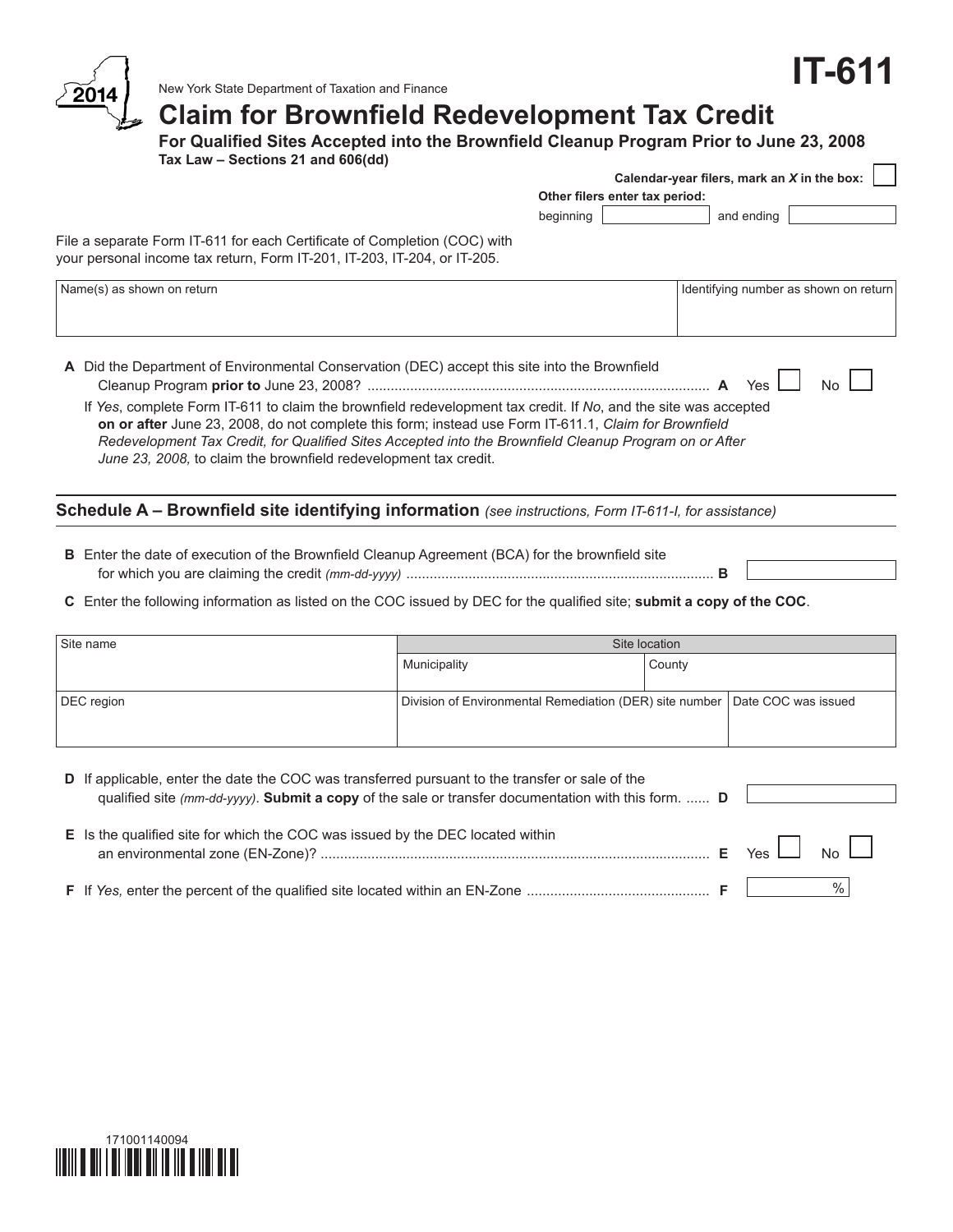| <b>Schedule B - Credit components (see instructions)</b> |  |
|----------------------------------------------------------|--|
|----------------------------------------------------------|--|

|                                     |   | <b>Part 1 – Site preparation credit component</b> (see instructions)              |                                                                 |                              |                         |
|-------------------------------------|---|-----------------------------------------------------------------------------------|-----------------------------------------------------------------|------------------------------|-------------------------|
|                                     |   | Description of site preparation costs<br>(see instructions)                       | в<br>Date costs paid or<br>incurred<br>(mm-dd-yyyy; see instr.) |                              | C<br>Costs              |
|                                     |   |                                                                                   |                                                                 |                              | .00                     |
|                                     |   |                                                                                   |                                                                 |                              | .00.                    |
|                                     |   |                                                                                   |                                                                 |                              | .00                     |
|                                     |   |                                                                                   |                                                                 | $\overline{2}$               | .00 <sub>1</sub><br>.00 |
|                                     |   |                                                                                   |                                                                 | %<br>$\overline{\mathbf{3}}$ |                         |
|                                     |   |                                                                                   |                                                                 |                              | .00 <sub>1</sub>        |
| <b>Partner</b>                      | 5 | Enter your share of the site preparation credit component from your               |                                                                 | 5                            | .00 <sub>1</sub>        |
|                                     | 6 | Enter your share of the site preparation credit component from your               |                                                                 |                              |                         |
| <b>S</b> corporation<br>shareholder |   |                                                                                   |                                                                 | 6                            | .00                     |
| <b>Beneficiary</b>                  | 7 | Enter your share of the site preparation credit component from the                |                                                                 | $\overline{7}$               | .00 <sub>1</sub>        |
|                                     | 8 | Total site preparation credit component (add lines 4 through 7; see instructions) |                                                                 | 8                            | .00 <sub>1</sub>        |

| Description of qualified tangible property |    |                                         | C<br>Principal use<br>Date placed<br>Life                                                 |                                  |                        | F<br>Cost or other basis |
|--------------------------------------------|----|-----------------------------------------|-------------------------------------------------------------------------------------------|----------------------------------|------------------------|--------------------------|
|                                            |    | (list each item separately; see instr.) | (see instructions)                                                                        | in service<br>$(mm$ -dd- $vyyy)$ | (years:<br>see instr.) | (see instructions)       |
|                                            |    |                                         |                                                                                           |                                  |                        | .00                      |
|                                            |    |                                         |                                                                                           |                                  |                        | .00.                     |
|                                            |    |                                         |                                                                                           |                                  |                        | .00                      |
|                                            |    |                                         |                                                                                           |                                  |                        |                          |
|                                            |    |                                         |                                                                                           |                                  | 9                      | .00                      |
|                                            |    |                                         |                                                                                           |                                  | 10                     | .00.                     |
|                                            |    |                                         | 11 Applicable percentage rate (from Applicable percentage table in the instructions)   11 |                                  |                        | $\%$<br>.00 <sub>1</sub> |
|                                            |    |                                         |                                                                                           |                                  |                        |                          |
| <b>Partner</b>                             | 13 |                                         | Enter your share of the tangible property credit component from your                      |                                  | 13                     | .00 <sub>1</sub>         |
| <b>S</b> corporation                       |    |                                         | 14   Enter your share of the tangible property credit component from your                 |                                  |                        |                          |
| shareholder                                |    |                                         |                                                                                           |                                  | 14                     | .00 <sub>1</sub>         |
| <b>Beneficiary</b>                         | 15 |                                         | Enter your share of the tangible property credit component from the                       |                                  |                        |                          |
|                                            |    |                                         |                                                                                           |                                  | 15                     | .00                      |
|                                            | 16 |                                         | Total tangible property credit component (add lines 12 through 15; see instructions)      |                                  | 16                     | .00.                     |

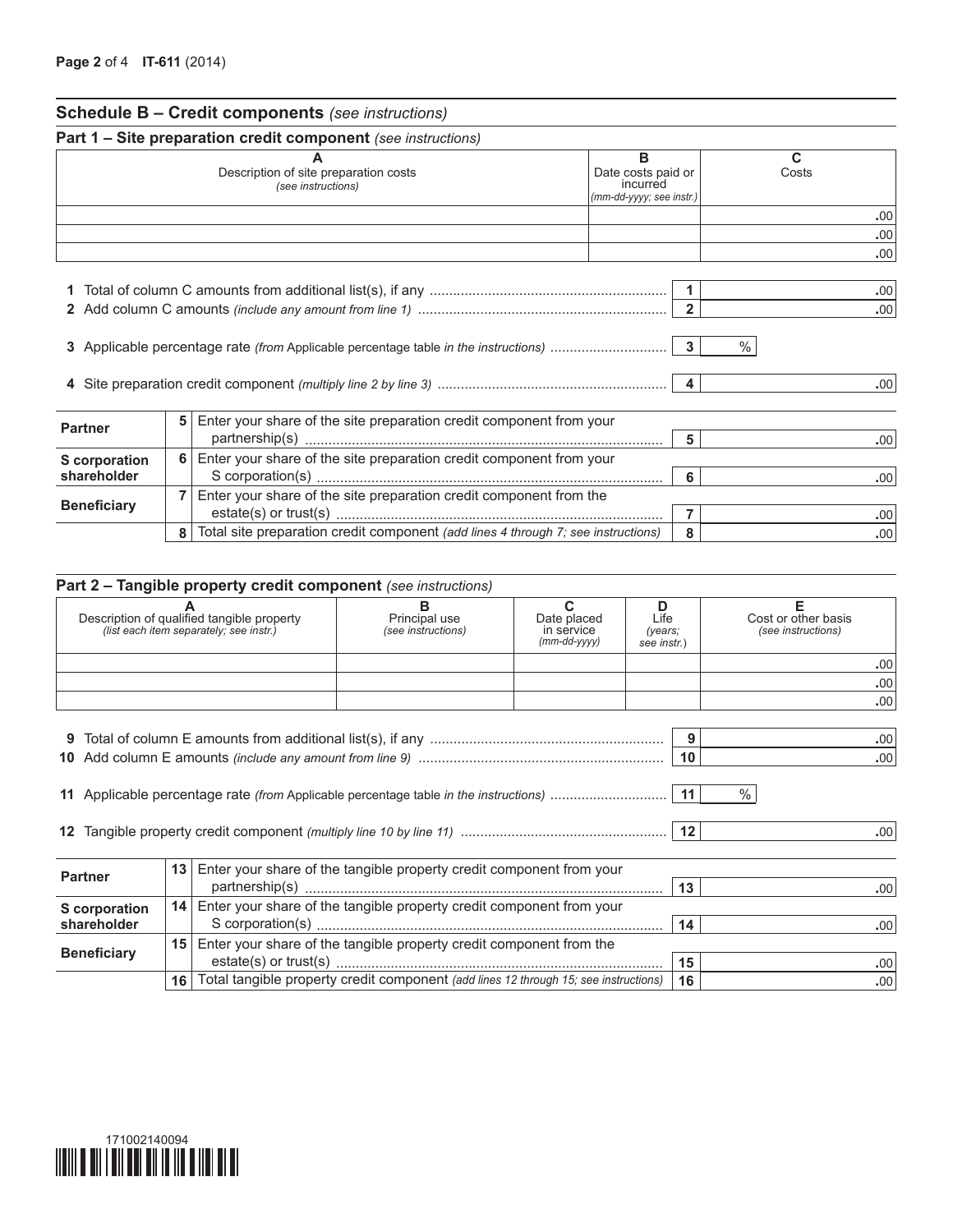|                                 |                 | A<br>Description of groundwater remediation costs                                 | в<br>Date costs paid or<br>incurred | C.<br>Costs        |
|---------------------------------|-----------------|-----------------------------------------------------------------------------------|-------------------------------------|--------------------|
|                                 |                 | (see instructions)                                                                | (mm-dd-yyyy; see instr.)            |                    |
|                                 |                 |                                                                                   |                                     | .00                |
|                                 |                 |                                                                                   |                                     | .00                |
|                                 |                 |                                                                                   |                                     | .00                |
|                                 |                 |                                                                                   |                                     | .00 <sub>1</sub>   |
|                                 |                 |                                                                                   | 18                                  | .00                |
|                                 |                 | 20 On-site groundwater remediation credit component (multiply line 18 by line 19) | 20                                  |                    |
|                                 | 21              | Enter your share of the on-site groundwater remediation credit component          |                                     | .00                |
|                                 |                 |                                                                                   | 21                                  |                    |
| <b>Partner</b><br>S corporation | 22              | Enter your share of the on-site groundwater remediation credit component          |                                     |                    |
| shareholder                     |                 |                                                                                   | 22                                  |                    |
|                                 | 23              | Enter your share of the on-site groundwater remediation credit component          | 23                                  |                    |
| <b>Beneficiary</b>              | 24 <sup>1</sup> | Total on-site groundwater remediation credit component                            |                                     | .00<br>.00 <br>.00 |
|                                 |                 |                                                                                   | 24                                  |                    |
|                                 |                 |                                                                                   |                                     | .00<br>.00         |

**Individuals:** Enter the line 25 amount on line 26.

## **Schedule C – Partnership, S corporation, estate, and trust information** *(see instructions)*

If you were a partner in a partnership, a shareholder of a New York S corporation, or a beneficiary of an estate or trust and received a share of the brownfield redevelopment tax credit from that entity, complete the following information for each partnership, New York S corporation, estate, or trust. For *Type*, enter *P* for partnership, *S* for S corporation, or *ET* for estate or trust.

| Name | Type | Employer ID number |
|------|------|--------------------|
|      |      |                    |
|      |      |                    |
|      |      |                    |
|      |      |                    |
|      |      |                    |
|      |      |                    |

### **Schedule D – Beneficiary's and fiduciary's share of credit components and recapture of credit** *(see instr.)*

| Beneficiary's name<br>(same as on Form IT-205, Schedule C) | Identifying number | Share of site<br>preparation credit<br>component | Share of tangible<br>property credit<br>component | Share of on-site<br>groundwater<br>remediation credit<br>component | Share of<br>recapture<br>of credit |
|------------------------------------------------------------|--------------------|--------------------------------------------------|---------------------------------------------------|--------------------------------------------------------------------|------------------------------------|
| Total                                                      |                    | .00.                                             | .00 <sub>1</sub>                                  | .00 <sup>1</sup>                                                   | .00.                               |
|                                                            |                    | .00 <sub>1</sub>                                 | .00.                                              | .00 <sub>1</sub>                                                   | .00                                |
|                                                            |                    | .00 <sub>1</sub>                                 | .00 <sub>1</sub>                                  | .00 <sub>1</sub>                                                   | .00                                |
| Fiduciary                                                  |                    | .00 <sup>1</sup>                                 | .00.                                              | .00                                                                | .00                                |